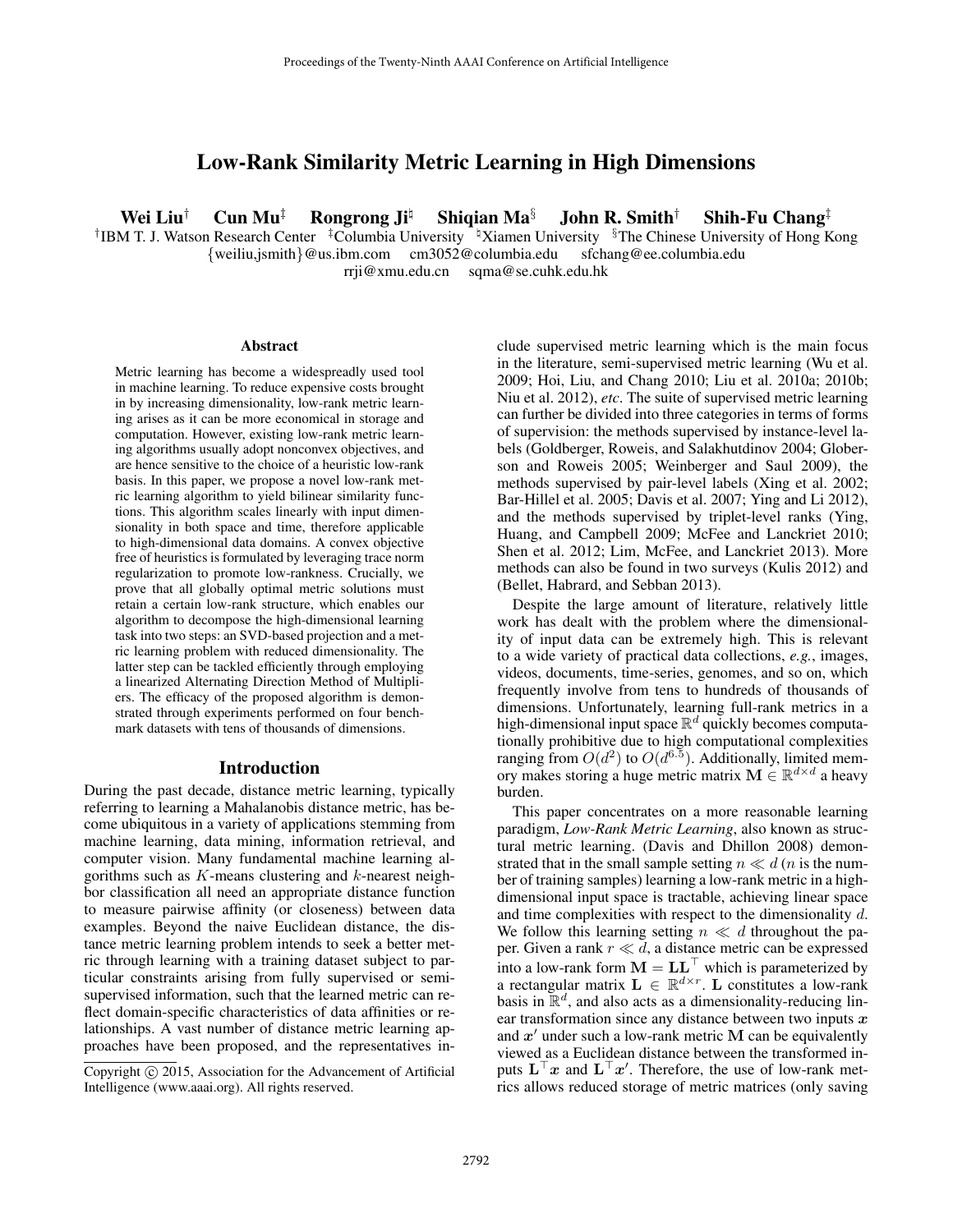L) and simultaneously enables efficient distance computation  $(O(dr)$  time). Despite the benefits of using low-rank metrics, the existing methods most adopt nonconvex optimization objectives like (Goldberger, Roweis, and Salakhutdinov 2004; Torresani and Lee 2006; Mensink et al. 2013; Lim and Lanckriet 2014), and are thus confined to the subspace spanned by a heuristic low-rank basis  $L^0$  even including the convex method (Davis and Dhillon 2008). In terms of the training costs, most low-rank metric learning approaches including (Goldberger, Roweis, and Salakhutdinov 2004; Torresani and Lee 2006; McFee and Lanckriet 2010; Shen et al. 2012; Kunapuli and Shavlik 2012; Lim, McFee, and Lanckriet 2013) yet incur quadratic and cubic time complexities in the dimensionality  $d$ . A few methods such as (Davis and Dhillon 2008) and (Mensink et al. 2013) are known to provide efficient  $O(d)$  procedures, but they both rely on and are sensitive to an initialization of the heuristic low-rank basis  $\mathbf{L}^0$ .

This work intends to pursue a convex low-rank metric learning approach without resorting to any heuristics. Recently, one trend in similarity learning (Kar and Jain 2011; 2012; Chechik et al. 2010; Crammer and Chechik 2012; Cheng 2013) emerges, which attempts to learn similarity functions in the form of  $\mathcal{S}(x, x') = x^\top \mathbf{M} x'$  and appears to be more flexible than distance metric learning. In light of this trend, we incorporate the benefits of both low-rank metrics and similarity functions to learn a low-rank metric M that yields a discriminative similarity function  $S(\cdot)$ . Specifically, we propose a novel low-rank metric learning algorithm by designing a convex objective which consists of a hinge loss enforced over pairwise supervised information and a trace norm regularization penalty promoting low-rankness of the desired metric. Significantly, we show that minimizing such an objective guarantees to obtain an optimal solution of a certain low-rank structure as  $M^* = UW^*U^{\top}$ . The lowrank basis U included in any optimal metric  $M^*$  turns out to lie in the column (or range) space of the input data matrix  $X \in \mathbb{R}^{d \times n}$ , and  $W^{\star}$  can thus be sought within a fixed subspace whose dimensionality is much lower than the original dimensionality.

By virtue of this key finding, our algorithm intelligently decomposes the challenging high-dimensional learning task into two steps which are both computationally tractable and cost a total  $O(d)$  time. The first step is dimensionality reduction via SVD-based projection, and the second step is lower dimensional metric learning by applying a linearized modification of the Alternating Direction Method of Multipliers (ADMM) (Boyd et al. 2011). The linearized ADMM maintains analytic-form updates across all iterations, works efficiently, and converges rapidly. We evaluate the proposed algorithm on four benchmark datasets with tens of thousands of dimensions, demonstrating that the low-rank metrics obtained by our algorithm accomplish prominent performance gains in terms of  $kNN$  classification.

#### Low-Rank Similarity Metrics

Different from most previous metric learning approaches that used the learned metric into a distance function like  $\sqrt{(x-x')^{\top}M(x-x')}$ , in this paper we pursue a low-rank



Figure 1: The effect of a desired low-rank similarity metric that induces a linear transformation  $L^{\top}$ . Points with the same color denote similar data examples, while points with different colors denote dissimilar data examples.

metric  $M = LL^\top$  for a *bilinear similarity* function to measure the similarity between two arbitrary inputs  $x$  and  $x'$  in  $\mathbb{R}^d$ :

$$
S_{\mathbf{M}}(\mathbf{x}, \mathbf{x}') = \mathbf{x}^{\top} \mathbf{M} \mathbf{x}' = \mathbf{x}^{\top} \mathbf{L} \mathbf{L}^{\top} \mathbf{x}'
$$

$$
= (\mathbf{L}^{\top} \mathbf{x})^{\top} (\mathbf{L}^{\top} \mathbf{x}'), \tag{1}
$$

which is parameterized by a low-rank basis  $\mathbf{L} \in \mathbb{R}^{d \times r}$  with the rank  $r \ll d$ . Naturally, such a similarity function characterized by a low-rank metric essentially measures the innerproduct between two transformed inputs  $\mathbf{L}^\top \mathbf{x}$  and  $\mathbf{L}^\top \mathbf{x}'$  in a lower dimensional space  $\mathbb{R}^r$ .

Motivated by (Kriegel, Schubert, and Zimek 2008) which presented a statistical means based on *angles* rather than distances to identify outliers scattering in a high-dimensional space, we would think that angles own a stronger discriminating power than distances in capturing affinities among data points in high dimensions. Suppose that we are provided with a set of pairwise labels  $\{y_{ij} \in \{1, -1\}\}\$ of which  $y_{ij} = 1$  stands for a similar data pair  $(x_i, x_j)$  while  $y_{ij} = -1$  for a dissimilar pair  $(x_i, x_j)$ . The purpose of our supervised similarity metric learning is to make an *acute* angle between any similar pair whereas an *obtuse* angle between any dissimilar pair after applying the learned metric M or equivalently mapping data points from x to  $L^\top x$ . Formally, this purpose is expressed as

$$
S_{\mathbf{M}}(\boldsymbol{x}_i, \boldsymbol{x}_j) = \begin{cases} > 0, & y_{ij} = 1, \\ < 0, & y_{ij} = -1. \end{cases} \tag{2}
$$

Fig. 1 exemplifies our notion for those angles between similar and dissimilar data pairs.

## Learning Framework

Let us inherit the conventional deployment of pairwise supervision adopted by most metric learning methods, *e.g.*, (Xing et al. 2002; Bar-Hillel et al. 2005; Davis et al. 2007; Davis and Dhillon 2008; Wu et al. 2009; Hoi, Liu, and Chang 2010; Liu et al. 2010a; 2010b; Niu et al. 2012; Ying and Li 2012). This paper tackles a supervised similarity metric learning problem provided with a set of labeled pairs  $\mathcal{I} = \{(\boldsymbol{x}_i, \boldsymbol{x}_j, y_{ij})\}\$ . Suppose that  $n \ll d$ ) data examples  $\mathcal{X} = \{x_i \in \mathbb{R}^d\}_{i=1}^n$  are gathered in the set  $\mathcal{I}$ . Inspired by the aforementioned angle-based learning principle in Eq. (2), we design a margin criterion over the similarity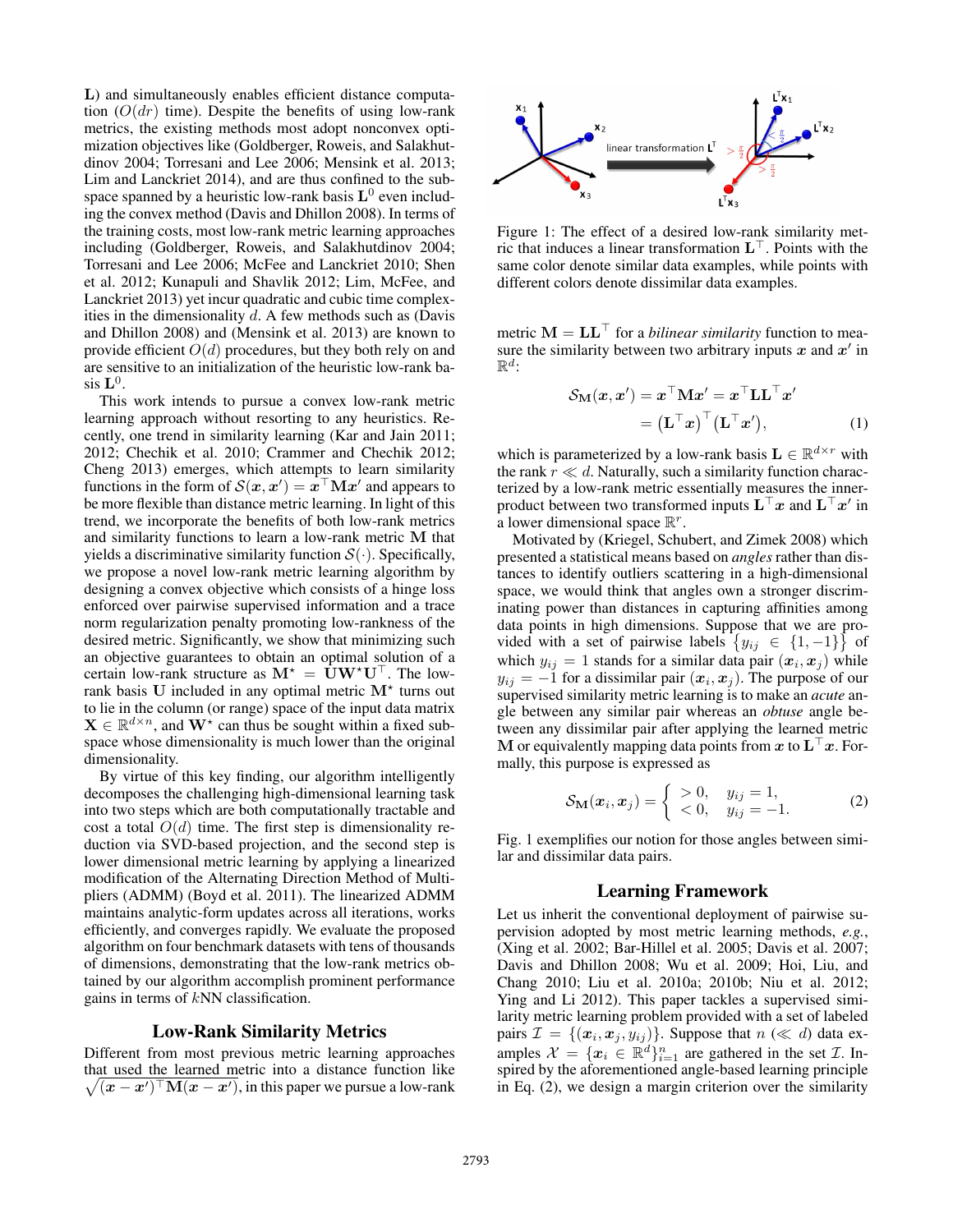outputs of the supervised pairs, that is,  $\mathcal{S}_{\mathbf{M}}(x_i, x_j) \geq 1$  for  $y_{ij} = 1$  and  $\mathcal{S}_{\mathbf{M}}(\mathbf{x}_i, \mathbf{x}_j) \leq -\epsilon$  ( $\epsilon$  is a small positive value) for  $y_{ij} = -1$ . Note that setting the margin values to 1 and -1 for positive and negative pairs in the context of similarity learning may be infeasible for multi-class data. For example, there are data points  $x_1, x_2$ , and  $x_3$  from three different classes. Imposing  $S_M(x_1, x_2) \le -1$ ,  $S_M(x_1, x_3) \le -1$ , and  $S_M(x_2, x_3) \leq -1$  is problematic since the former two likely lead to  $S_M(x_2, x_3) > 0$ .

This similarity margin criterion ensures that after applying the linear transformation  $L^{\top}$  induced by a desired metric M, the angle between a similar pair  $(x_i, x_j)$  is acute since their inner-product  $(\mathbf{L}^\top \bm{x}_i)^\top (\mathbf{L}^\top \bm{x}_j) = \mathcal{S}_{\mathbf{M}}(\bm{x}_i, \bm{x}_j)$ is large enough, and meanwhile the angle between a dissimilar pair is obtuse since their inner-product is negative.

In order to promote low-rankness of the target metric, we leverage nuclear norm  $\|\mathbf{M}\|_{*}$ , the sum of all singular values of M, as a regularization penalty in our learning framework. Nuclear norm has been corroborated to be able to encourage low-rank matrix structure in the matrix completion literature (Fazel, Hindi, and Boyd 2001; Candes and Recht 2009; ` Recht, Fazel, and Parrilo 2010). Moreover, since our framework constrains M to be in the positive semidefinite (PSD) cone  $\mathbb{S}^d_+$  to make M a valid metric, the nuclear norm  $\|\mathbf{M}\|_*$ can be replaced by the trace norm  $tr(\mathbf{M})$ .

Integrating the angle principle and the trace norm regularizer, the objective of our proposed *Low-Rank Similarity Metric Learning* (LRSML) framework is formulated as

$$
\min_{\mathbf{M}\in\mathbb{S}_{+}^{d}} f(\mathbf{M}) := \sum_{i,j=1}^{n} \left[ \tilde{y}_{ij} - y_{ij} \mathcal{S}_{\mathbf{M}}(\boldsymbol{x}_{i}, \boldsymbol{x}_{j}) \right]_{+} + \alpha \text{tr}(\mathbf{M}),
$$
\n(3)

where  $\tilde{y}_{ij} = \begin{cases} \epsilon, & y_{ij} = -1 \\ y_{ij} & \text{otherwise} \end{cases}$ ,  $[x]_+ = \max(0, x)$ , and  $\alpha >$ 

0 is the regularization parameter. Above all, the objective in Eq. (3) is convex and does not introduce any heuristic low-rank basis which was required by the prior convex method (Davis and Dhillon 2008) and those nonconvex methods (Goldberger, Roweis, and Salakhutdinov 2004; Torresani and Lee 2006; Mensink et al. 2013; Lim and Lanckriet 2014) in low-rank distance metric learning. Second, minimizing the hinge loss in Eq. (3) enforces the margin criterion on the similarity function  $\mathcal{S}_{\mathbf{M}}$  so that the dissimilar pairs can be obviously distinguished from the similar ones. It is worth clarifying that we do not pursue  $S_M(x_i, x_j) = 0$  (*i.e.*,  $\epsilon = 0$ ) in the case of  $y_{ij} = -1$  in Eq. (2) because it may lead to the trivial solution  $M = 0$  to Eq.  $(3).<sup>1</sup>$ 

Due to the space limit, all the proofs of lemmas and theorems presented in this section are placed in the supplemental material.

### Optimality Characterization

Despite being convex, the framework in Eq. (3) is not easy to directly tackle when the data points of  $X$  live in a space of high dimensions, *i.e.*, d is very large. Under the highdimensional scenario, basic matrix manipulations upon M are too expensive to execute. For example, projecting M onto  $\mathbb{S}^d_+$  costs  $O(d^3)$ . Nonetheless, by delving into problem (3) we can characterize a certain low-rank structure of its all optimal solutions. In particular, such a low-rank structure can be proven to be the form of  $\mathbf{U}\mathbf{W}\mathbf{U}^{\top}$ , in which U is a low-rank basis lying in the column space of the data matrix X.

Let us do the singular value decomposition (SVD) over the data matrix  $\mathbf{X} = [x_1, \dots, x_n] \in \mathbb{R}^{d \times n}$ , obtaining  $\mathbf{X} = \mathbf{U} \mathbf{\Sigma} \mathbf{V}^{\top} = \sum_{i=1}^{m} \sigma_i \mathbf{u}_i \mathbf{v}_i^{\top}$ , where  $m \ (\leq n \ll d)$  is the rank of **X**,  $\sigma_1, \cdots, \sigma_m$  are the positive singular values,  $\Sigma = \text{diag}(\sigma_1, \dots, \sigma_m)$ , and  $\mathbf{U} = [\boldsymbol{u}_1, \dots, \boldsymbol{u}_m] \in \mathbb{R}^{d \times m}$ and  $\mathbf{V} = [\mathbf{v}_1, \cdots, \mathbf{v}_m] \in \mathbb{R}^{n \times m}$  are the matrices composed of left- and right-singular vectors, respectively. It is obvious that range( $X$ )  $\equiv$  range(U), in which we write  $\text{range}(\mathbf{A}) = \text{span}(\{\boldsymbol{a}_i\}_i)$  as the column space of a given matrix A. Significantly, the optimality of problem (3) can be characterized as follows.

Lemma 1. For any optimal solution  $M^*$  to problem (3), we  $\textit{have } \mathbf{M}^{\star} \in \big\{ \mathbf{U} \mathbf{W} \mathbf{U}^{\top} | \mathbf{W} \in \mathbb{S}^m_+ \big\}.$ 

Lemma 1 reveals that although we are seeking  $\mathbf{M}^{\star}$  in  $\mathbb{S}_{+}^{d}$ , any optimal solution  $M^*$  must obey the certain low-rank structure  $\mathbf{U}\mathbf{W}\mathbf{U}^{\top}$  because of the nature of problem (3). This important discovery enables us to first project the data onto the low-rank basis  $U$  and then seek  $W$  via optimizing a new problem in Eq. (4) which is at a much smaller scale than the raw problem in Eq. (3).

**Theorem 1.** For any  $i \in [1:n]$ , denote  $\tilde{x}_i = \mathbf{U}^\top \mathbf{x}_i \in \mathbb{R}^m$ . Then  $M^*$  is an optimal solution to problem (3) if and only if  $M^* = UW^*U^{\dagger}$  *in which*  $W^*$  *belongs to the set* 

$$
\arg\min_{\mathbf{W}\in\mathbb{S}_{+}^{m}}\tilde{f}(\mathbf{W}) := \sum_{i,j=1}^{n}\left[\tilde{y}_{ij} - y_{ij}\tilde{\boldsymbol{x}}_{i}^{\top}\mathbf{W}\tilde{\boldsymbol{x}}_{j}\right]_{+} + \alpha \text{tr}(\mathbf{W}).
$$
\n(4)

Theorem 1 indicates that through a simple projection step  $(x_i \rightarrow U^{\top} x_i)$ , we are able to reduce the high-dimensional metric learning task in Eq. (3) to a lower dimensional metric learning problem in Eq. (4) with guarantees, thereby greatly reducing the computational costs. However, the scale of problem (4) could still be not neglectable, which severely limits the use of the off-the-shell interior point based solvers such as SDPT3 (Toh, Todd, and Tütüncü 1999). In the next subsection, we will devise an efficient first-order method to solve problem (4).

Similar projection tricks have been recently exploited and proven for convex distance metric learning problems regularized by squared Frobenius norm (Chatpatanasiri et al. 2010) and several other strictly convex functions (Kulis 2012), whose proof strategies, however, cannot carry over to trace norm since trace norm is not strictly convex. To the best of our knowledge, the structural representation  $\mathbf{U}\mathbf{W}^{\star}\mathbf{U}^{\top}$ 

<sup>&</sup>lt;sup>1</sup>We observed the trivial solution  $M = 0$  in the case of  $\epsilon = 0$ when the training data examples are fewer and the regularization parameter  $\alpha$  is relatively large.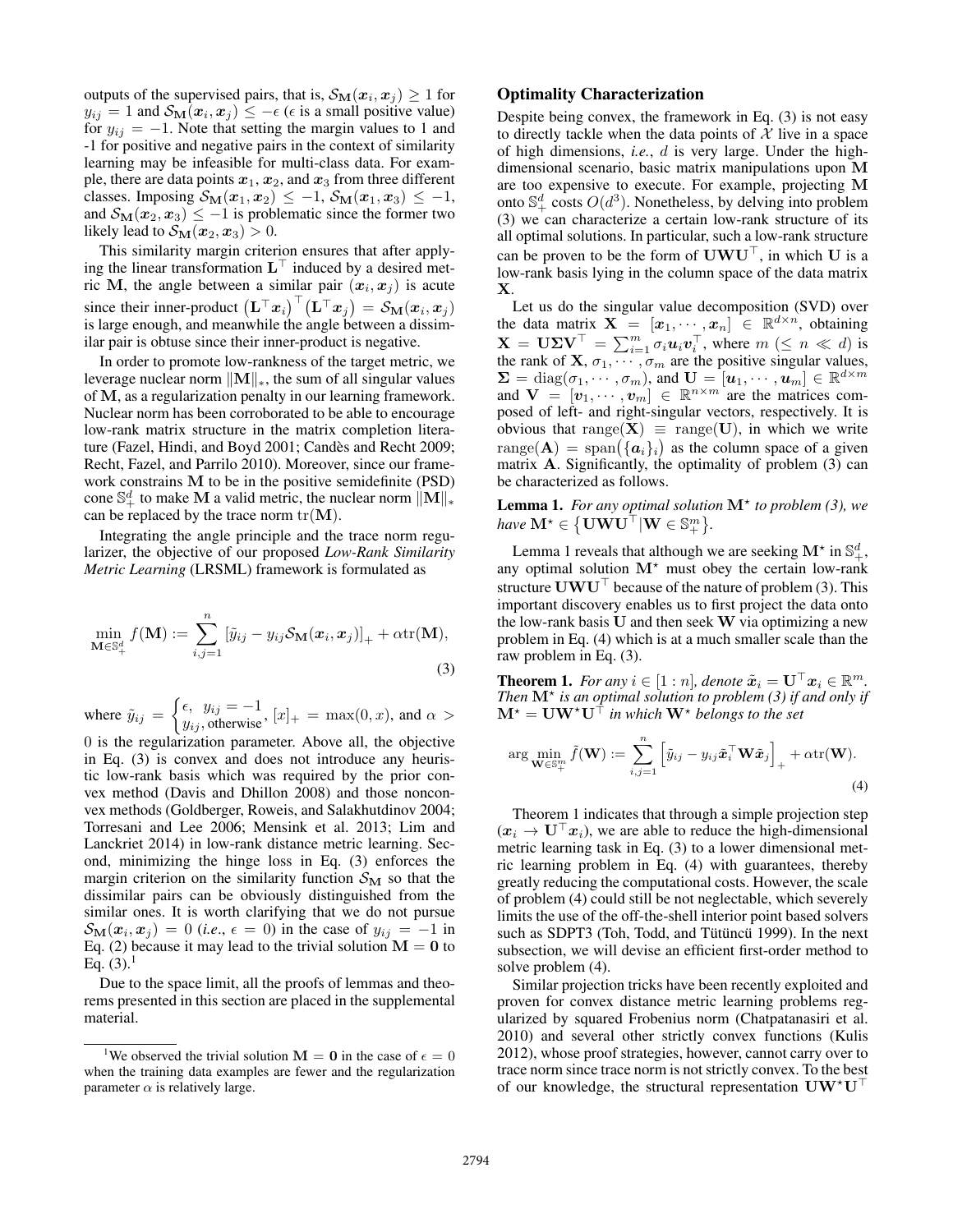characterizing optimal metric solutions is firstly explored here for trace norm regularized convex metric learning.

# Linearized ADMM

Now we develop an efficient optimization method to exactly solve Eq. (4). To facilitate derivations, we define three matrix operators: the Hadamard product ◦, the inner-product  $\langle \cdot, \cdot \rangle$ , and the Frobenius norm  $\| \cdot \|_{\text{F}}$ .

We first introduce a dummy variable matrix  $\mathbf{Z} = [z_{ij}]_{ij} \in$  $\mathbb{R}^{n \times n}$  to equivalently rewrite problem (4) as

$$
\min_{\mathbf{W}\in\mathbb{S}_{+}^{m},\mathbf{Z}}\sum_{i,j=1}^{n}[z_{ij}]_{+}+\alpha\mathrm{tr}(\mathbf{W})
$$
\n
$$
\text{s.t.}\quad \mathbf{Z}-\tilde{\mathbf{Y}}+\mathbf{Y}\circ(\tilde{\mathbf{X}}^{\top}\mathbf{W}\tilde{\mathbf{X}})=\mathbf{0},
$$
\n(5)

in which three constant matrices  $\tilde{\mathbf{X}} = [\tilde{x}_1, \cdots, \tilde{x}_n] =$  $\mathbf{U}^\top \mathbf{X} \in \mathbb{R}^{m \times n},$   $\mathbf{Y} = [y_{ij}]_{ij} \in \mathbb{R}^{n \times n}$ , and  $\tilde{\mathbf{Y}} = [\tilde{y}_{ij}]_{ij} \in$  $\mathbb{R}^{n \times n}$  are involved. Either of the objective function and constraint in Eq. (5) is separable in terms of two variables Z and W, which naturally suggests a use of alternating direction methods. To this end, we employ the increasingly popular Alternating Direction Method of Multipliers (ADMM) (Boyd et al. 2011) to cope with Eq. (5). ADMM works on the following augmented Lagrangian function:

$$
\mathcal{L}_{\rho}(\mathbf{Z}, \mathbf{W}; \Lambda) := \sum_{i,j=1}^{n} [z_{ij}]_{+} + \alpha \text{tr}(\mathbf{W})
$$

$$
+ \left\langle \mathbf{\Lambda}, \mathbf{Z} - \tilde{\mathbf{Y}} + \mathbf{Y} \circ (\tilde{\mathbf{X}}^{\top} \mathbf{W} \tilde{\mathbf{X}}) \right\rangle
$$

$$
+ \frac{\rho}{2} \left\| \mathbf{Z} - \tilde{\mathbf{Y}} + \mathbf{Y} \circ (\tilde{\mathbf{X}}^{\top} \mathbf{W} \tilde{\mathbf{X}}) \right\|_{\text{F}}^{2}, \quad (6)
$$

where  $\mathbf{\Lambda} = [\lambda_{ij}]_{ij} \in \mathbb{R}^{n \times n}$  is the multiplier for the linear constraint in Eq. (5) (*a.k.a.* dual variable), and  $\rho > 0$  is the penalty parameter. ADMM will proceed through successively and alternatingly updating the three variable matrices  $\mathbf{Z}^k$ ,  $\mathbf{W}^k$  and  $\mathbf{\Lambda}^k$  ( $k = 0, 1, \cdots$ ).

## Z, Λ-Updates

Here we first present the updates for **Z** and  $\Lambda$  which are easier to achieve than the update for W.

The Z-update is achieved by minimizing  $\mathcal{L}_{\rho}(\mathbf{Z}, \mathbf{W}; \Lambda)$ with respect to **Z** while keeping **W** and  $\Lambda$  fixed, that is,

$$
\mathbf{Z}^{k+1} := \arg\min_{\mathbf{Z}} \mathcal{L}_{\rho}(\mathbf{Z}, \mathbf{W}^k; \mathbf{\Lambda}^k) = \arg\min_{\mathbf{Z}} \sum_{i,j=1}^n [z_{ij}]_+ + \frac{\rho}{2} ||\mathbf{Z} - \tilde{\mathbf{Y}} + \mathbf{Y} \circ (\tilde{\mathbf{X}}^\top \mathbf{W}^k \tilde{\mathbf{X}}) + \mathbf{\Lambda}^k / \rho ||_F^2.
$$

To solve this Z subproblem, we utilize the proximal operator  $\mathcal{T}_{\theta}(a) = \arg \min_{z \in \mathbb{R}} \theta[z]_{+} + \frac{1}{2}(z - a)^{2} (\theta > 0)$  to handle  $[z_{ij}]_+$ .  $\mathcal{T}_{\theta}(a)$  is a proximal mapping of  $\theta[z]_+$  and has shown in (Ye, Chen, and Xie 2009) to output as follows

$$
\mathcal{T}_{\theta}(a) = \begin{cases}\n a - \theta, & a > \theta, \\
0, & 0 \le a \le \theta, \\
a, & a < 0.\n\end{cases}
$$
\n(7)

By applying  $T_{1/\rho}$  elementwisely, we obtain a closed-form solution to the Z subproblem as

$$
\mathbf{Z}^{k+1} := \mathcal{T}_{1/\rho}(\tilde{\mathbf{Y}} - \mathbf{Y} \circ (\tilde{\mathbf{X}}^\top \mathbf{W}^k \tilde{\mathbf{X}}) - \mathbf{\Lambda}^k/\rho). \quad (8)
$$

The  $\Lambda$ -update is prescribed to be

$$
\mathbf{\Lambda}^{k+1} := \mathbf{\Lambda}^k + \rho \big( \mathbf{Z}^{k+1} - \tilde{\mathbf{Y}} + \mathbf{Y} \circ (\tilde{\mathbf{X}}^\top \mathbf{W}^{k+1} \tilde{\mathbf{X}}) \big).
$$
 (9)

# W-Update

In the standard ADMM framework,  $W$  is updated by minimizing  $\mathcal{L}_{o}(\mathbf{Z}, \mathbf{W}; \Lambda)$  with respect to W while Z and  $\Lambda$  are fixed. Noticing  $\tilde{\mathbf{X}} \tilde{\mathbf{X}}^{\top} = \boldsymbol{\Sigma} \mathbf{V}^{\top} \mathbf{V} \boldsymbol{\Sigma} = \boldsymbol{\Sigma}^2$ , we derive the W-update as follows

$$
\mathbf{W}^{k+1} := \arg \min_{\mathbf{W} \in \mathbb{S}_{+}^{m}} \mathcal{L}_{\rho}(\mathbf{Z}^{k+1}, \mathbf{W}; \Lambda^{k})
$$
\n
$$
= \arg \min_{\mathbf{W} \in \mathbb{S}_{+}^{m}} \alpha \text{tr}(\mathbf{W}) + \left\langle \Lambda^{k}, \mathbf{Y} \circ (\tilde{\mathbf{X}}^{\top} \mathbf{W} \tilde{\mathbf{X}}) \right\rangle
$$
\n
$$
+ \frac{\rho}{2} \left\| \mathbf{Z}^{k+1} - \tilde{\mathbf{Y}} + \mathbf{Y} \circ (\tilde{\mathbf{X}}^{\top} \mathbf{W} \tilde{\mathbf{X}}) \right\|_{\text{F}}^{2}
$$
\n
$$
= \arg \min_{\mathbf{W} \in \mathbb{S}_{+}^{m}} \frac{\rho}{2} \left\| \tilde{\mathbf{X}}^{\top} \mathbf{W} \tilde{\mathbf{X}} \right\|_{\text{F}}^{2} + \left\langle \alpha \mathbf{I}, \mathbf{W} \right\rangle
$$
\n
$$
+ \left\langle \Lambda^{k} + \rho \mathbf{Z}^{k+1} - \rho \tilde{\mathbf{Y}}, \mathbf{Y} \circ (\tilde{\mathbf{X}}^{\top} \mathbf{W} \tilde{\mathbf{X}}) \right\rangle
$$
\n
$$
= \arg \min_{\mathbf{W} \in \mathbb{S}_{+}^{m}} \frac{\rho}{2} \left\langle \mathbf{W} \Sigma^{2}, \Sigma^{2} \mathbf{W} \right\rangle + \left\langle \alpha \mathbf{I}, \mathbf{W} \right\rangle
$$
\n
$$
= \arg \min_{\mathbf{W} \in \mathbb{S}_{+}^{m}} \frac{1}{2} \left\langle \mathbf{W} \Sigma^{2}, \Sigma^{2} \mathbf{W} \right\rangle
$$
\n
$$
+ \left\langle \alpha \mathbf{I}/\rho + \tilde{\mathbf{X}} \left( \mathbf{Y} \circ (\mathbf{Z}^{k+1} - \tilde{\mathbf{Y}} + \Lambda^{k}/\rho) \right) \tilde{\mathbf{X}}^{\top}, \mathbf{W} \right\rangle
$$
\n
$$
= \arg \min_{\mathbf{W} \in \mathbb{S}_{+}^{m}}
$$

where I denotes the  $m \times m$  identity matrix. Unfortunately, there is no analytical solution available for this W subproblem in Eq. (10). Trying iterative optimization methods to solve Eq. (10) would, however, limit the efficiency of ADMM. In what follows, we develop a linearized modification of the original ADMM framework in Eqs. (8)(10)(9) by rectifying the W-update in Eq. (10) to an easier one.

Linearization. Rather than dealing with intrinsically quadratic  $g(\mathbf{W};\mathbf{Z}^{k+1},\mathbf{\Lambda}^k)$ , we resort to optimizing a surrogate function  $\hat{g}_{\tau}(\mathbf{W}; \mathbf{Z}^{k+1}, \mathbf{\Lambda}^k)$  which is the linear approx-<br>imation to a and augmented by a quadratic proximal term imation to  $g$  and augmented by a quadratic proximal term.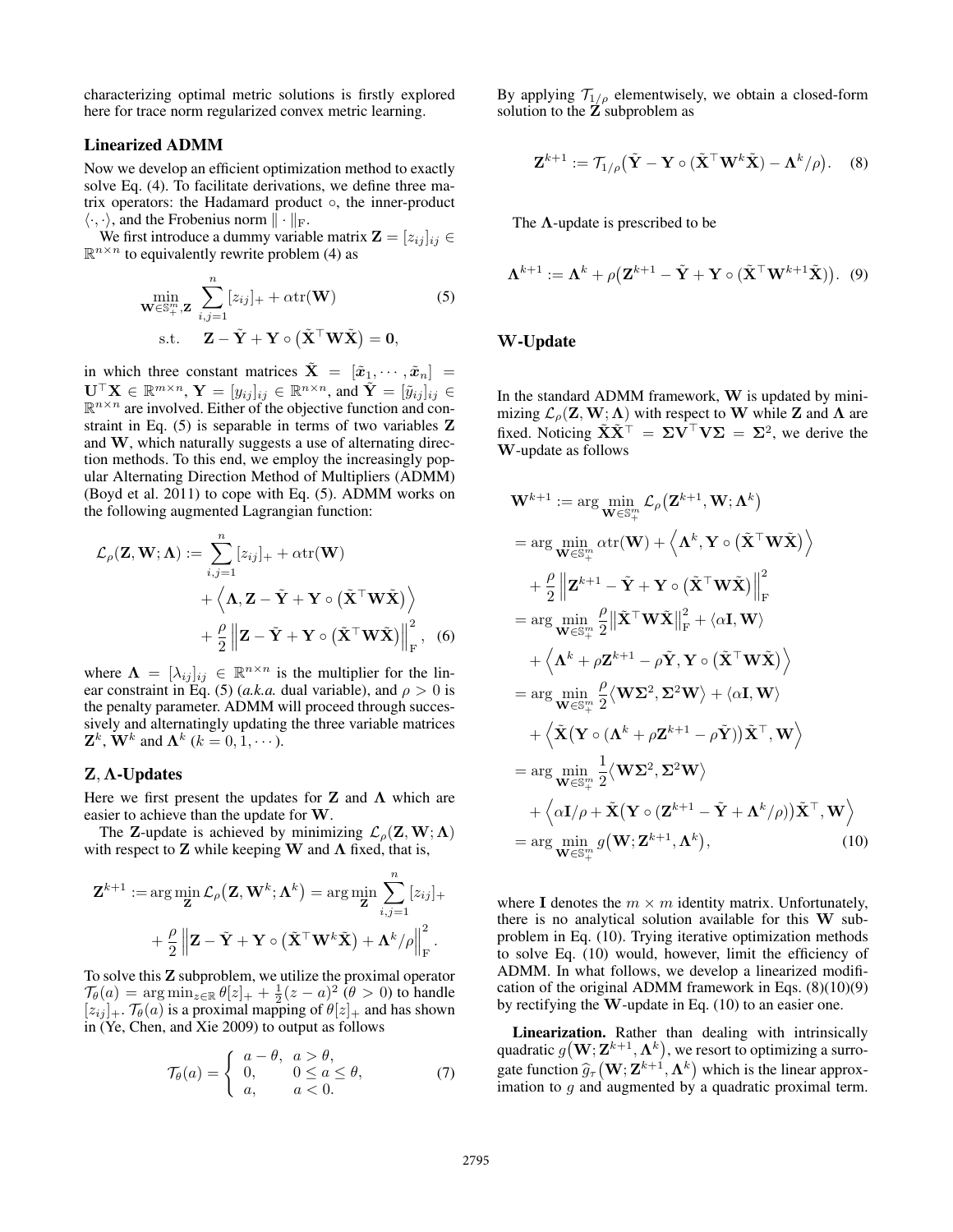Concretely, the rectified W-update is shown as

$$
\mathbf{W}^{k+1} := \arg \min_{\mathbf{W} \in \mathbb{S}_{+}^{m}} \hat{g}_{\tau}(\mathbf{W}; \mathbf{Z}^{k+1}, \mathbf{\Lambda}^{k})
$$
  
\n
$$
= \arg \min_{\mathbf{W} \in \mathbb{S}_{+}^{m}} \frac{1}{2\tau} ||\mathbf{W} - \mathbf{W}^{k}||_{\mathbf{F}}^{2} + g(\mathbf{W}^{k}; \mathbf{Z}^{k+1}, \mathbf{\Lambda}^{k}) +
$$
  
\n
$$
+ \left\langle \nabla_{\mathbf{W}} g(\mathbf{W}; \mathbf{Z}^{k+1}, \mathbf{\Lambda}^{k}) \Big|_{\mathbf{W} = \mathbf{W}^{k}}, \mathbf{W} - \mathbf{W}^{k} \right\rangle
$$
  
\n
$$
= \arg \min_{\mathbf{W} \in \mathbb{S}_{+}^{m}} \left\langle \mathbf{G}^{k}, \mathbf{W} - \mathbf{W}^{k} \right\rangle + \frac{1}{2\tau} ||\mathbf{W} - \mathbf{W}^{k}||_{\mathbf{F}}^{2}
$$
  
\n
$$
= \arg \min_{\mathbf{W} \in \mathbb{S}_{+}^{m}} \frac{1}{2\tau} ||\mathbf{W} - (\mathbf{W}^{k} - \tau \mathbf{G}^{k})||_{\mathbf{F}}^{2}
$$
  
\n
$$
= \mathcal{P}_{\mathbb{S}_{+}^{m}}(\mathbf{W}^{k} - \tau \mathbf{G}^{k}). \tag{11}
$$

In Eq. (11) we introduce the matrix

$$
\mathbf{G}^{k} = \nabla_{\mathbf{W}} g(\mathbf{W}; \mathbf{Z}^{k+1}, \mathbf{\Lambda}^{k}) \Big|_{\mathbf{W} = \mathbf{W}^{k}}
$$
(12)  
=  $\alpha \mathbf{I}/\rho + \tilde{\mathbf{X}} (\mathbf{Y} \circ (\mathbf{Z}^{k+1} - \tilde{\mathbf{Y}} + \mathbf{\Lambda}^{k}/\rho)) \tilde{\mathbf{X}}^{\top} + \mathbf{\Sigma}^{2} \mathbf{W}^{k} \mathbf{\Sigma}^{2}.$ 

The introduced operator  $\mathcal{P}_{\mathbb{S}_{+}^{m}}(\cdot)$  represents the projection operation onto the PSD cone  $\mathbb{S}_{+}^{m}$ ; for example,  $\mathcal{P}_{\mathbb{S}_{+}^{m}}(\mathbf{A}) =$  $\sum_{i=1}^{m} [\gamma_i]_+ \mathbf{p}_i \mathbf{p}_i^{\top}$  for any symmetric matrix  $\mathbf{A} \in \mathbb{R}^{m \times m}$ whose eigenvector-eigenvalue pairs are  $(p_i, \gamma_i)_{i=1}^m$ . The introduced parameter  $\tau > 0$  is the step size which is to be specified later.

The advantage of linearizing  $g(\mathbf{W}; \mathbf{Z}^{k+1}, \mathbf{\Lambda}^k)$  is that the resulting W-update in Eq. (11) enjoys an analytical expression and consequently works very efficiently. This modification of the standard ADMM, *i.e.*, optimizing  $\hat{q}_{\tau}$  instead of g, is the core ingredient of our developed linearized ADMM framework, namely *linearized ADMM*. The following theorem certifies that the developed linearized ADMM is theoretically sound, producing a globally optimal solution to the raw problem in Eq. (5).

**Theorem 2.** *Given*  $0 < \tau < \frac{1}{\|\tilde{\mathbf{X}}\|_{op}^4} = \frac{1}{\|\mathbf{X}\|_{op}^4}$ , the sequence  $\left\{\left(\mathbf{Z}^k, \mathbf{W}^k, \mathbf{\Lambda}^k\right)\right\}_k$  generated by the linearized ADMM in *Eqs.* (8)(11)(9) starting with any symmetric  $(\mathbf{Z}^0, \mathbf{W}^0, \mathbf{\Lambda}^0)$ *converges to an optimal solution of problem (5).*

Note that  $\|\cdot\|_{op}$  denotes the operator norm of matrices. For simplicity, we initialize  $\mathbf{W}^0 = \mathbf{I}_{m \times m}$  and  $\mathbf{\Lambda}^0 = \mathbf{0}_{n \times n}$ to launch the linearized ADMM.

#### Algorithm

We summarize the proposed *Low-Rank Similarity Metric Learning* (LRSML) approach in Algorithm 1, which consists of two steps: 1) SVD-based projection, and 2) lower dimensional metric learning via the linearized ADMM. In the projection step, the SVD of X can be efficiently performed in  $O(dn^2)$  time by running the eigen-decomposition over the matrix  $X^{\top}X$ . If the data vectors in X are zerocentered, such a decomposition is exactly PCA. In the linearized ADMM step, we use the scaled dual variable matrix  $\tilde{\Lambda}^k = \Lambda^k/\rho$ . Importantly, we claim that there is no need to explicitly compute and even store the large  $d \times d$  metric

#### Algorithm 1 Low-Rank Similarity Metric Learning

**Input:** the data matrix  $X \in \mathbb{R}^{d \times n}$  ( $d \gg n$ ), the pairwise label matrix  $\mathbf{Y} \in \{1, -1\}^{n \times n}$ , the regularization parameter  $\alpha > 0$ , three positive constants  $\epsilon$ ,  $\rho$ ,  $\tau$ , the budget iteration number T.

SVD Projection: perform the SVD of  $\mathbf{X} = \mathbf{U} \boldsymbol{\Sigma} \mathbf{V}^{\top}$  to obtain  $\mathbf{U} \in \mathbb{R}^{d \times m}$ ,  $\boldsymbol{\Sigma} \in \mathbb{R}_+^{m \times m}$ , and compute the projected data  $\tilde{\mathbf{X}} = \mathbf{U}^\top \mathbf{X} \in \mathbb{R}^{m \times n}$ .

Linearized ADMM:

form the matrix  $\tilde{\mathbf{Y}} \in \{1, \epsilon\}^{n \times n}$  according to  $\mathbf{Y}$ ; initialize  $\mathbf{W}^{0} = \mathbf{I}_{m \times m}$ ,  $\tilde{\mathbf{\Lambda}}^{0} = \mathbf{0}_{n \times n}$ ,  $\mathbf{S}^{0} = \tilde{\mathbf{X}}^{\top} \tilde{\mathbf{X}}$ ; for  $k = 1, \cdots, T$  do  $\mathbf{Z}^k \longleftarrow \mathcal{T}_{1/\rho} \big( \tilde{\mathbf{Y}} - \mathbf{Y} \circ \mathbf{S}^{k-1} - \tilde{\mathbf{\Lambda}}^{k-1} \big),$  $\mathbf{G}^{k-1} \longleftarrow \frac{\alpha}{\rho} \mathbf{I}_{m \times m} \!+\! \tilde{\mathbf{X}} \big(\mathbf{Y} \! \circ \! (\mathbf{Z}^k \!-\! \tilde{\mathbf{Y}} \!+\! \tilde{\mathbf{\Lambda}}^{k-1} ) \big) \tilde{\mathbf{X}}^\top \!+\! \mathbf{\Sigma}^2 \mathbf{W}^{k-1} \mathbf{\Sigma}^2,$  $\mathbf{W}^k \longleftarrow \mathcal{P}_{\mathbb{S}_+^m}\big( \mathbf{W}^{k-1}-\tau \mathbf{G}^{k-1} \big), \mathbf{S}^k \longleftarrow \tilde{\mathbf{X}}^\top \mathbf{W}^k \tilde{\mathbf{X}},$  $\tilde{\mathbf{\Lambda}}^{k} \longleftarrow \tilde{\mathbf{\Lambda}}^{k-1} + \mathbf{Z}^{k} - \tilde{\mathbf{Y}} + \mathbf{Y} \circ \mathbf{S}^{k},$ if  $\|\mathbf{Z}^k - \tilde{\mathbf{Y}} + \mathbf{Y} \circ \mathbf{S}^k\|_{\text{F}}^2/n^2 \leq 10^{-12}$  then break, end if end for.

**Output:** run the eigen-decomposition of  $W^k = HEH^{\top}$  in which  $E \in \mathbb{R}^{r \times r}$ retains the positive eigenvalues, and then output the optimal low-rank basis  $L^*$  =  $UHE^{1/2} \in \mathbb{R}^{d \times r}$  (the corresponding low-rank metric is  $M^* = L^*L^{*T}$ ).

matrix M; instead, it only needs to store the low-rank basis U and update the much smaller  $m \times m$  metric matrix  $W<sup>k</sup>$ , as indicated by Theorem 1. In doing so, LRSML circumvents expensive matrix manipulations such as projecting M onto  $\mathbb{S}^d_+$ , therefore accomplishing considerable savings in both storage and computation. The total time complexity of LRSML is bounded by  $O(dn^2 + Tn^3)$  which scales linearly with the input dimensionality  $d$ . In practice, we find that the linearized ADMM converges rapidly within  $T = 1,000$  iterations under the setting of  $\rho = 1, \tau = 0.01$  (see the convergence curves in the supplemental material).

### **Discussion**

A primary advantage of our analysis in Lemma 1 and Theorem 1 is avoiding the expensive projection onto the highdimensional PSD cone  $\mathbb{S}^d_+$ , which was required by the previous trace norm regularized metric learning methods such as (McFee and Lanckriet 2010; Lim, McFee, and Lanckriet 2013). In the supplemental material, we further provide in-depth theoretic analysis (see Lemma 3 and Theorem 3) to comprehensively justify the low-rank solution structure  $M^* = UW^*U^\top$  for any convex loss function in terms of  $\boldsymbol{x}_i^\top \mathbf{M} \boldsymbol{x}_j$  regularized by trace norm  $\mathrm{tr}(\mathbf{M})$  or squared Frobenius norm  $\|\mathbf{M}\|_{\text{F}}^2$ . As a result, our analysis would directly lead to scalable  $O(d)$  algorithms for a task of low-rank distance or similarity metric learning supervised by instancelevel, pairwise, or listwise label information. For example, our analysis would give an  $O(d)$ -time algorithm for optimizing the low-rank distance metric learning objective (a hinge loss based on listwise supervision plus a trace norm regularizer) in (McFee and Lanckriet 2010) through following our proposed two-step scheme, SVD projection + lower dimensional metric learning.

We remark here that linearized ADMM techniques have been investigated in the optimization community, and applied to the problems arising from compressed sensing (Yang and Zhang 2011), image processing (Zhang et al.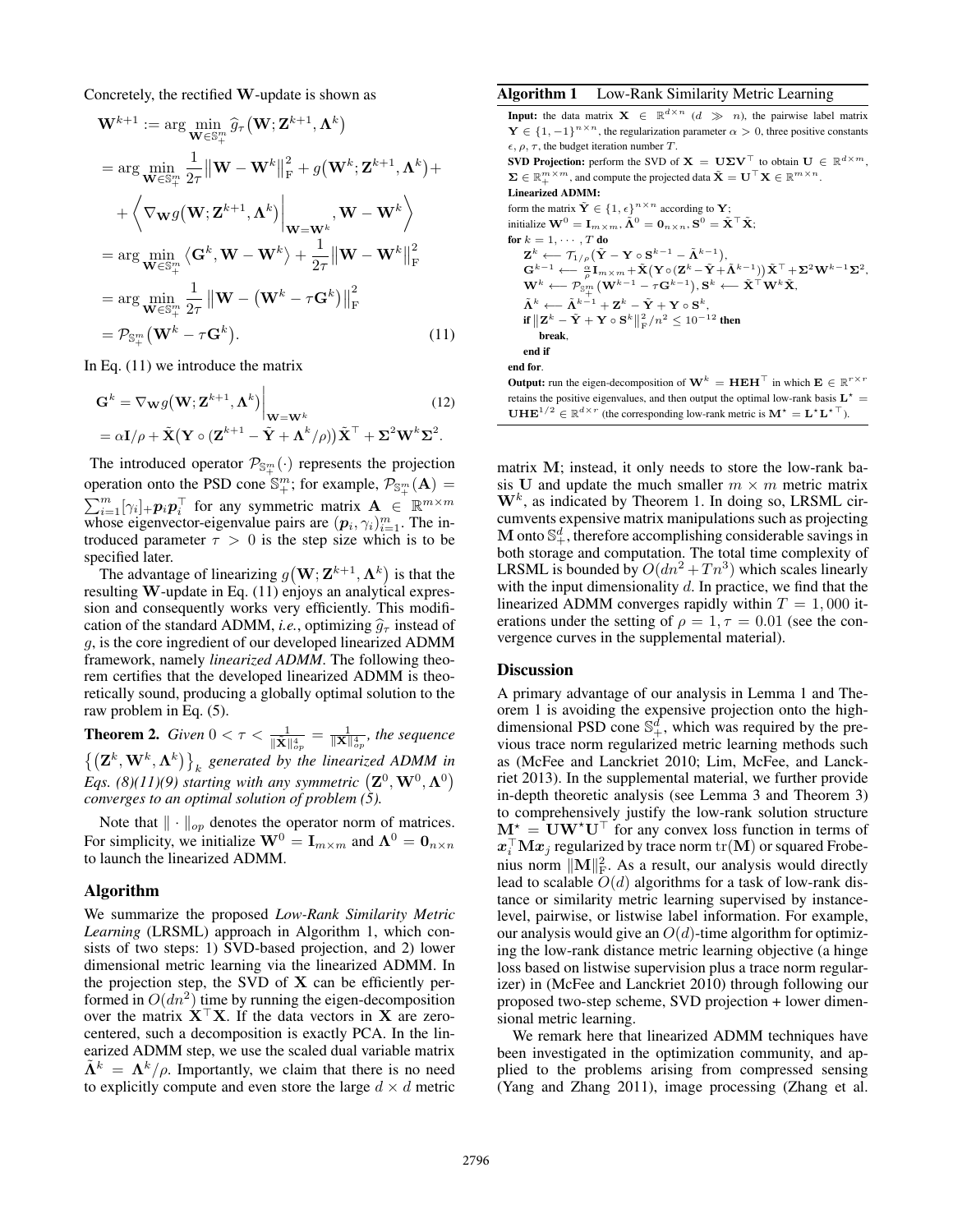Table 1: Basic descriptions of four datasets used in the experiments.

| <b>Dataset</b>     | # Classes | # Samples | # Dimensions |  |
|--------------------|-----------|-----------|--------------|--|
| Reuters-28         | 28        | 8,030     | 18,933       |  |
| <b>TDT2-30</b>     | 30        | 9.394     | 36,771       |  |
| <b>UIUC-Sports</b> |           | 1,579     | 87,040       |  |
| <b>UIUC-Scene</b>  |           | $+485$    | 21.504       |  |

2010), and nuclear norm regularized convex optimization (Yang and Yuan 2013). Nevertheless, the linearized ADMM method that we developed in this paper is self-motivated in the sense that it was derived for solving a particular optimization problem of low-rank metric learning. To the best of our knowledge, linearized ADMM has not been applied to metric learning before, and the analytic-form updates produced by our linearized ADMM method are quite advantageous. Note that (Lim, McFee, and Lanckriet 2013) applied the standard ADMM to solve a subproblem in every iteration of their optimization method, but executing ADMM at only one time costs the cubic time complexity  $O(T'd^3)$  (T' is the iteration number of ADMM) which is computationally infeasible in high dimensions. By contrast, our linearized ADMM tackles the entire metric optimization in  $O(Tn^3)$ time, performing at least one order of magnitude faster than the standard ADMM by virtue of the elegant W-update.

# Experiments

We carry out the experiments on four benchmark datasets including two document datasets Reuters-28 and TDT2-30 (Cai, He, and Han 2011), and two image datasets UIUC-Sports (Li and Fei-Fei 2007) and UIUC-Scene (Lazebnik, Schmid, and Ponce 2006). Note that we choose 28 categories in the raw Reuters-21578 corpus (Cai, He, and Han 2011) such that each category has no less than 20 examples. In Reuters-28 and TDT2-30, each document is represented by an  $\ell_2$  normalized TF-IDF feature vector; in UIUC-Sports and UIUC-Scene, each image is represented by an  $\ell_2$ normalized sparse-coding feature vector (Wang et al. 2010). The basic information about these four datasets is shown in Table 1.

The baseline method is named as "Original", which takes original feature vectors for 1NN classification, and the linear SVM is also included in comparison. Here we evaluate and compare eight metric and similarity learning methods including: two classical linear dimensionality reduction methods Latent Semantic Analysis (LSA) (Deerwester et al. 1990) and Fisher Linear Discriminant Analysis (FLDA) (Hastie, Tibshirani, and Friedman 2009), two low-rank variants LSA-ITML and CM-ITML (Davis and Dhillon 2008) of a representative distance metric learning method Information-Theoretic Metric Learning (ITML) (Davis et al. 2007) (LSA-ITML uses LSA's output as its heuristic low-rank basis, while CM-ITML uses the class means as its heuristic low-rank basis), two recent low-rank distance metric learning methods Metric Learning to Rank (MLR) (McFee and Lanckriet 2010) and Metric Learning for the Nearest Class Mean classifier (MLNCM) (Mensink

et al. 2013) (MLNCM also uses LSA's output as its heuristic low-rank basis), a similarity learning method Adaptive Regularization Of MAtrix models (AROMA) (Crammer and Chechik 2012), and the Low-Rank Similarity Metric Learning (LRSML) method proposed in this paper. Except ML-NCM which requires to use the Nearest Class Mean classifier, all the compared metric/similarity learning methods collaborate with the 1NN classifier. Note that we choose to run LSA instead of PCA because of the nonnegative and sparse nature of the used feature vectors. LSA-ITML, CM-ITML, MLR and LRSML are convex methods, while MLNCM is a nonconvex method. We choose the most efficient version of AROMA, which restricts the matrix M used in the similarity function to be diagonal. To efficiently implement MLR, we follow the two-step scheme, which has been justified in this paper, SVD projection followed by MLR with lower dimensionality.

Except AROMA which does not impose the PSD constraint on M, each of these referred methods can yield a low-rank basis L. For them, we try three measures between two inputs  $x$  and  $x'$ : (i) *distance*  $\|\mathbf{L}^\top x - \mathbf{L}^\top x'\|$ , (ii) *inner* $p$ roduct  $\left(\mathbf{L}^\top \boldsymbol{x}\right)^\top \left(\mathbf{L}^\top \boldsymbol{x}'\right)$ , and (iii)  $cosine \frac{(\mathbf{L}^\top \boldsymbol{x})^\top (\mathbf{L}^\top \boldsymbol{x}')}{\|\mathbf{L}^\top \boldsymbol{x}\| \|\mathbf{L}^\top \boldsymbol{x}'\|}$ . For LSA, FLDA, LSA-ITML, CM-ITML, MLR and ML-NCM, distance and cosine measures are tried; while for LRSML, inner-product and cosine measures are tried since the inner-product measure (ii) is exactly the bilinear similarity function shown in Eq. (1). The baseline "Original" gives the same results under the three measures as the feature vectors are  $\ell_2$  normalized already.

Let C be the number of classes in every dataset. On **Reuters-28** and **TDT2-30**, we select  $5 \times C$  up to  $30 \times C$ samples for training such that each category covers at least one sample; we pick up the same number of samples for cross-validation; the rest of samples are for testing. We repeat 20 times of random training/validation/test splits, and then report the average classification error rates and training time for all the competing methods in Tables 2 and 3. On the two image datasets, we follow the commonly used evaluation protocols like (Lazebnik, Schmid, and Ponce 2006; Wang et al. 2010). On UIUC-Sports, we select 10 to 70 samples per class for training, a half number of samples for validation, and the remaining ones for testing; on UIUC-Scene, we obey the similar setting and the training samples range from 10 to 100 per class. By running 20 times, the average of per-class recognition rates as well as the training time are reported in the tables of the supplemental material. To run our proposed method LRSML, we fix  $\epsilon = 0.1, \rho = 1$ , and find that  $\tau = 0.01$  makes the linearized ADMM converge within  $T = 1,000$  iterations on all datasets. The results shown in all the referred tables demonstrate that LRSML consistently leads to the highest accuracy in terms of 1NN classification. Across all datasets, the best two results are achieved by LRSML with two measures; the cosine measure almost results in slightly higher classification accuracy than the inner-product measure. More experimental results are presented in the supplemental material.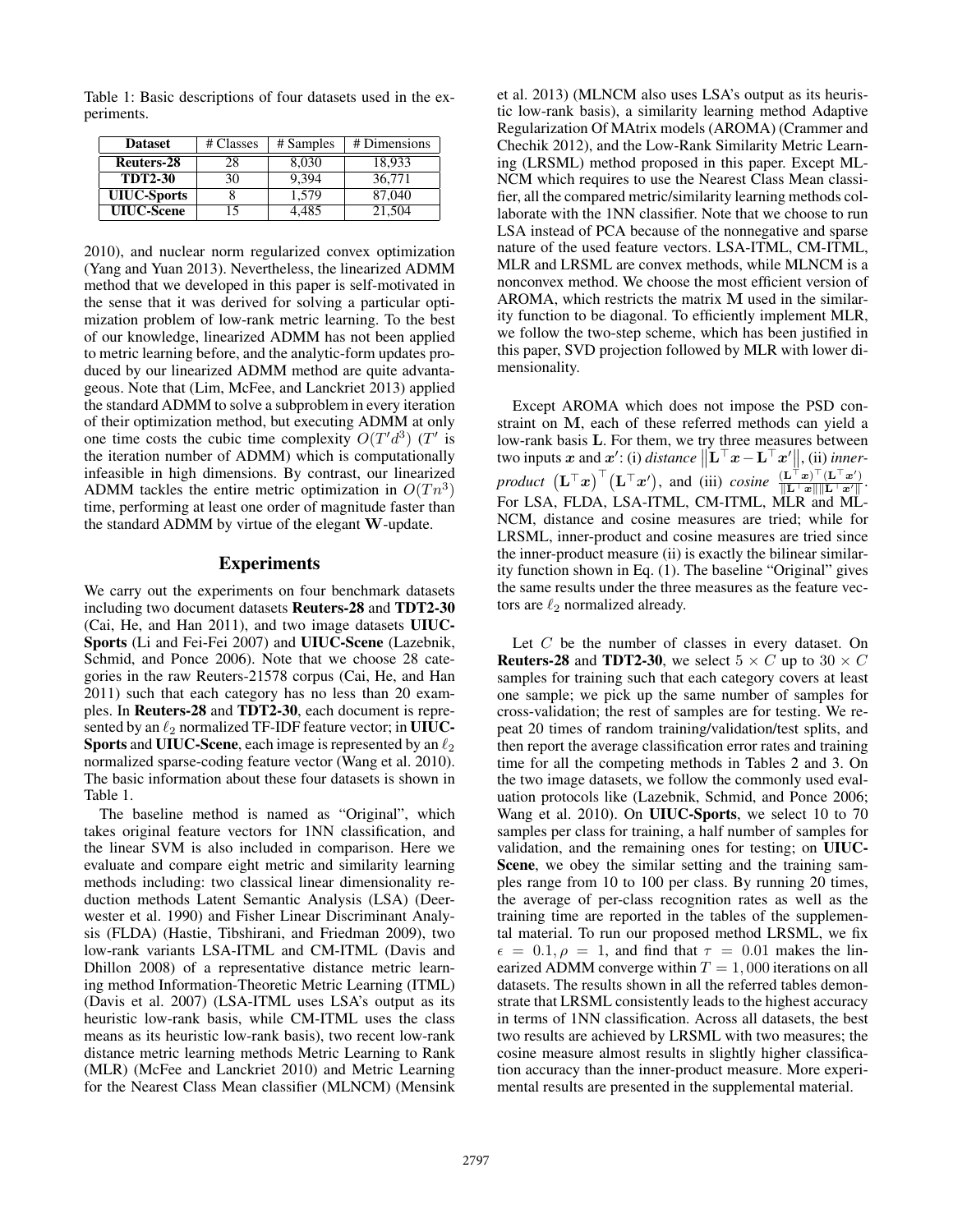# **Conclusions**

The proposed LRSML formulated a trace norm regularized convex objective which was proven to yield a globally optimal solution with a certain low-rank structure. With the optimality guarantee, the challenging high-dimensional metric learning task can be reduced to a lower dimensional metric learning problem after a simple SVD projection. The linearized ADMM was further developed to efficiently solve the reduced problem. Our approach bears out to maintain linear space and time complexities in the input dimensionality, consequently scalable to high-dimensional data domains. Through extensive experiments carried out on four benchmark datasets with up to 87,000 dimensions, we certify that our learned low-rank similarity metrics are well suited to high-dimensional problems and exhibit prominent performance gains in kNN classification. In future work, we would like to investigate generalization properties of the proposed LRSML like (Cao, Guo, and Ying 2012), and aim to accomplish a tighter generalization bound for trace norm regularized convex metric learning.

#### Acknowledgments

When doing an earlier version of this work, Wei Liu was supported by Josef Raviv Memorial Postdoctoral Fellowship. The authors would like to thank Prof. Gang Hua and Dr. Fuxin Li for constructive suggestions which are helpful to making the final version.

## References

Bar-Hillel, A.; Hertz, T.; Shental, N.; and Weinshall, D. 2005. Learning a mahalanobis metric from equivalence constraints. *JMLR* 6:937–965.

Bellet, A.; Habrard, A.; and Sebban, M. 2013. A survey on metric learning for feature vectors and structured data. *arXiv:1306.6709*.

Boyd, S. P.; Parikh, N.; Chu, E.; Peleato, B.; and Eckstein, J. 2011. Distributed optimization and statistical learning via the alternating direction method of multipliers. *Foundations and Trends® in Machine Learning* 3(1):1–122.

Cai, D.; He, X.; and Han, J. 2011. Locally consistent concept factorization for document clustering. *IEEE Transactions on Knowledge and Data Engineering* 23(6):902–913.

Candes, E. J., and Recht, B. 2009. Exact matrix completion via ` convex optimization. *Foundations of Computational mathematics* 9(6):717–772.

Cao, Q.; Guo, Z.-C.; and Ying, Y. 2012. Generalization bounds for metric and similarity learning. Technical report.

Chatpatanasiri, R.; Korsrilabutr, T.; Tangchanachaianan, P.; and Kijsirikul, B. 2010. A new kernelization framework for mahalanobis distance learning algorithms. *Neurocomputing* 73(10):1570–1579.

Chechik, G.; Sharma, V.; Shalit, U.; and Bengio, S. 2010. Large scale online learning of image similarity through ranking. *JMLR* 11:1109–1135.

Cheng, L. 2013. Riemannian similarity learning. In *Proc. ICML*.

Crammer, K., and Chechik, G. 2012. Adaptive regularization for weight matrices. In *Proc. ICML*.

Davis, J. V., and Dhillon, I. S. 2008. Structured metric learning for high dimensional problems. In *Proc. KDD*.

Davis, J. V.; Kulis, B.; Jain, P.; Sra, S.; and Dhillon, I. S. 2007. Information-theoretic metric learning. In *Proc. ICML*.

Deerwester, S. C.; Dumais, S. T.; Landauer, T. K.; Furnas, G. W.; and Harshman, R. A. 1990. Indexing by latent semantic analysis. *Journal of the American Society of Information Science* 41(6):391– 407.

Fazel, M.; Hindi, H.; and Boyd, S. P. 2001. A rank minimization heuristic with application to minimum order system approximation. In *Proc. the American Control Conference*, volume 6, 4734–4739.

Globerson, A., and Roweis, S. 2005. Metric learning by collapsing classes. In *NIPS 18*.

Goldberger, J.; Roweis, S.; and Salakhutdinov, R. 2004. Neighbourhood components analysis. In *NIPS 17*.

Hastie, T.; Tibshirani, R.; and Friedman, J. 2009. *The Elements of Statistical Learning: Data Mining, Inference, and Prediction*. Second Edition, Springer.

Hoi, S. C.; Liu, W.; and Chang, S.-F. 2010. Semi-supervised distance metric learning for collaborative image retrieval and clustering. *ACM Transactions on Multimedia Computing, Communications and Applications* 6(3).

Kar, P., and Jain, P. 2011. Similarity-based learning via data driven embeddings. In *NIPS 24*.

Kar, P., and Jain, P. 2012. Supervised learning with similarity functions. In *NIPS 25*.

Kriegel, H.-P.; Schubert, M.; and Zimek, A. 2008. Angle-based outlier detection in high-dimensional data. In *Proc. KDD*.

Kulis, B. 2012. Metric learning: a survey. *Foundations and Trends® in Machine Learning* 5(4):287-364.

Kunapuli, G., and Shavlik, J. 2012. Mirror descent for metric learning: A unified approach. In *Proc. ECML*.

Lazebnik, S.; Schmid, C.; and Ponce, J. 2006. Beyond bags of features: Spatial pyramid matching for recognizing natural scene categories. In *Proc. CVPR*.

Li, L.-J., and Fei-Fei, L. 2007. What, where and who? classifying event by scene and object recognition. In *Proc. ICCV*.

Lim, D. K. H., and Lanckriet, G. 2014. Efficient learning of mahalanobis metrics for ranking. In *Proc. ICML*.

Lim, D. K. H.; McFee, B.; and Lanckriet, G. 2013. Robust structural metric learning. In *Proc. ICML*.

Liu, W.; Ma, S.; Tao, D.; Liu, J.; and Liu, P. 2010a. Semisupervised sparse metric learning using alternating linearization optimization. In *Proc. KDD*.

Liu, W.; Tian, X.; Tao, D.; and Liu, J. 2010b. Constrained metric learning via distance gap maximization. In *Proc. AAAI*.

McFee, B., and Lanckriet, G. 2010. Metric learning to rank. In *Proc. ICML*.

Mensink, T.; Verbeek, J.; Perronnin, F.; and Csurka, G. 2013. Distance-based image classification: Generalizing to new classes at near zero cost. *TPAMI* 35(11):2624–2637.

Niu, G.; Dai, B.; Yamada, M.; and Sugiyama, M. 2012. Information-theoretic semi-supervised metric learning via entropy regularization. In *Proc. ICML*.

Recht, B.; Fazel, M.; and Parrilo, P. A. 2010. Guaranteed minimum-rank solutions of linear matrix equations via nuclear norm minimization. *SIAM review* 52(3):471–501.

Shen, C.; Kim, J.; Wang, L.; and van den Hengel, A. 2012. Positive semidefinite metric learning using boosting-like algorithms. *JMLR* 13:1007–1036.